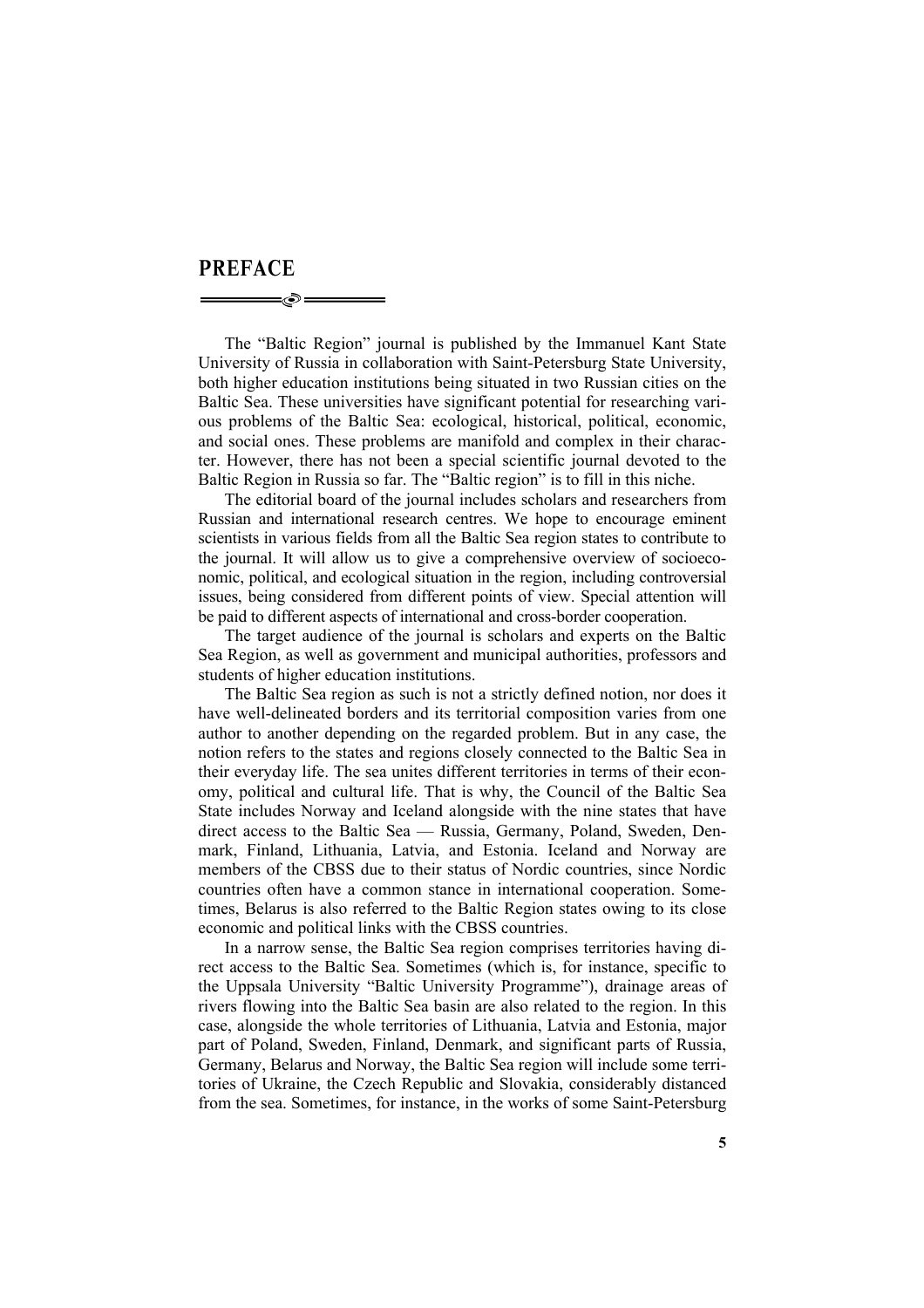and Kaliningrad researchers, the following areas are referred to the Baltic Sea region — the territories of Sweden, Denmark, Finland, Lithuania, Latvia and Estonia; only some administrative units of Russia, Germany, and Poland situated on the Baltic coast (Saint- Petersburg and the Kaliningrad region), as well as the Pskov and Novgorod regions, closely connected in their development to Saint Petersburg; two lands in Germany — Schleswig-Holstein and Mecklenburg-Vorpommern, and three Polish voivodeships — Warmian-Masurian, Pomeranian, and West-Pomeranian ones. Sometimes, the German lands of Brandenburg, Berlin and Hamburg and some other Polish voivodeships (for instance, Kuyavian-Pomeranian one) are added to the list.

In our opinion, the territory of the Baltic Sea region should not be strictly delineated. It should include states and their parts interested in the development of cooperation and strengthening integration around the Baltic Sea.

It is well-known that given globalisation, the processes of regionalisation and polarisation of the world do not weaken but strengthen. The actively developing globalisation regarded as intensification of manifold connections in the world arena forms the *global space* with common regularities and standards. The objects of this common space follow the same laws, but at the same time they are diverse, have different development dynamics and different localisation. So, global economy does not mean homogeneity of the global space. New macroregions are being formed in the world, the regions where intensive processes of cooperation and integration encourage all participating states to raise competitiveness of their economies in the world market and strengthen their political significance. The Baltic Region is one of such macroregions.

So, the Baltic Region is a certain symbol of cross-border and international cooperation, a pole of economic, political and cultural integration contributing to the elimination of barriers between the states, thus increasing their competitiveness in the world.

It means that the problems of the Baltic Sea region should be considered in the context of *world politics*. It is a broad and multifaceted approach. In contrast to classical realism, where only intergovernmental relations are taken into account, within the broad approach transnational corporations, non-governmental organizations, administrative regions, and municipalities are important actors as well. It is with this approach, that the Baltic Sea region appears a region of active cross-border cooperation. Dozens of international organizations and programmes coordinate cooperation activities in various fields (the "Mare Balticum" Economic Forum, the Baltic Development Forum, the Union of Baltic Cities, the Conference of Baltic University Rectors, the VASAB programme, etc.). At the level of ministers of foreign affairs, the CBSS coordinates international cooperation in the region. So, one can speak about such level of interaction within the Baltic Sea region, that in some cases, the region be considered an independent actor of world politics.

In the context of *international politics,* states being its actors, the Baltic Sea region appears to be a historical and geographical region with complex relations between its states. In contemporary history, the territory of the Baltic region was a theatre of war during WWI and WWII. Then, it was there that the border between two blocs, two world systems was drawn. And after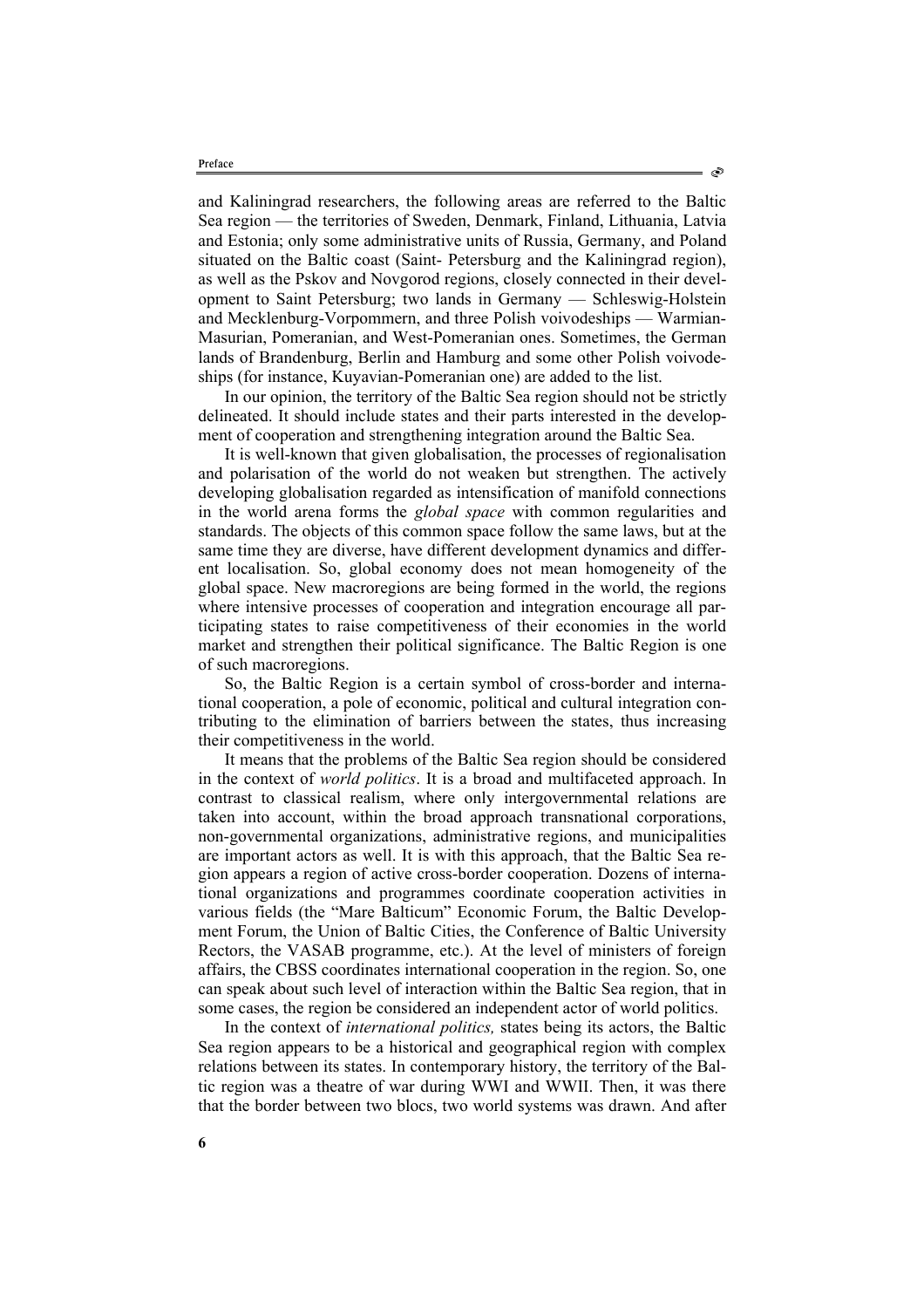the demise of the world socialist system and the collapse of the USSR, the region is still heterogeneous: six of the nine states are members of NATO, eight (all but Russia) are members of the EU.

The role of Russia in the integration processes of the Baltic Sea region is a separate and rather complex question, since the other eight states situated on the Baltic coast are members of the most actively integrating group of states in the world — the European Union. One can assume that given limited raw material and energy resources in the world, the objective need for the integration of Russian and EU economies will inevitably increase.

So, on the one hand, the Baltic Sea region is a region having its own problems. It is a region with a complicated history, reflecting the political and economic interests of its states. On the other hand, it is a region of active cooperation of the states and their parts situated on its territory. The development of the Baltic Sea region in the context of world politics, taking into consideration not only the interests of the states, but also their regions, economic entities, non-governmental organisations and populace, should attenuate the problems evolving in international politics, encouraging the states to strengthen mutually beneficial cooperation.

Special role in the development of the EU-Russia relations should be given to the development of cross-border cooperation in the Baltic Sea region. *New spatial forms of international economic integration* can emerge here, such as working communities, euroregions, 'large regions', and 'growth triangles'. For Russia, the inclusion of its North-Western regions creates the necessary conditions for economically beneficial cooperation and interaction with the EU. Here, active development of the so-called *network cooperation* will encourage the development of civil society, strengthening contacts between non-governmental organisations, political and social actors of different levels.

All the above-mentioned questions and problems are to be discussed on the pages of our journal.

The first issue of the journal is devoted to some key aspects of the Baltic Sea Region development.

The '*Region and Regionalisation'* section focuses on theoretical approaches to these notions and their application in actual regional practice (including the Baltic Region). In his article *Andrey Shastitko* formulates the main approaches to the study of regional competitiveness and, on this basis, develops a framework concept of competitiveness that should be specified for a given territory (a region, or a group of regions). The author argues that it is essential to consider competitiveness of a region in a long-term perspective through the prism of the stimuli, or incentives for decision makers to look for new opportunities of using the already existing resources as well as new *ex ante* resources for creating value. The author offers his classification of regional competitiveness factors, dividing them into two groups — exogenous and endogenous ones.

*Nikolai Kaledin* analyses peculiarities of regionalisation processes on the post-Soviet space, which is considered the epicentre of regionalisation processes in the modern world. At the same time, the European (Eurocentric) and Eurasian (Russia-centred) vectors of regionalisation become the key ones for the development of international integration processes. At the international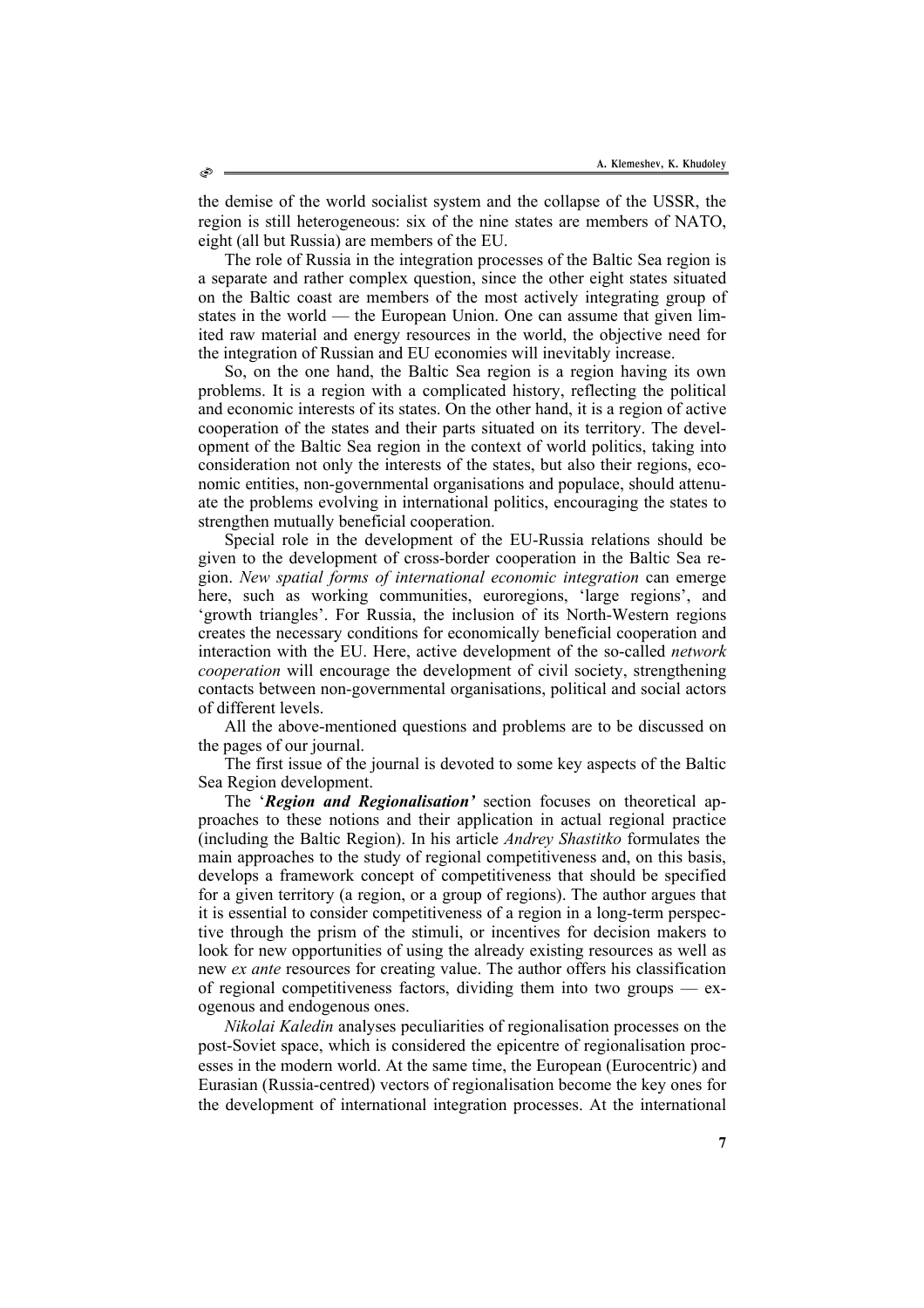level, there are two geopolitical subregions now forming on the post-Soviet territory of the Eurasian region: the Baltic and Eurasian proper ones. At subregional level, the post-Soviet territory is divided into four historical and cultural subregions: the EuroBaltic, Baltic-Black Sea, Central-Asian and Transcaucasian ones. The author also defines the intrasubregional and intrastate levels of regionalisation.

The *'Development Strategies of the Baltic Region'* section is focused on strategic approaches to the development of both the Baltic Sea region in general and certain states and intrastate regions in particular. *Konstantin Khudoley and Dmitry Lanko* analyse the role of Saint-Petersburg in international cooperation in the Baltic Sea region and the significance of international links for the city. The authors state that Saint-Petersburg has made a significant contribution to the formation of the Baltic Region as a geopolitical, socioeconomic and cultural concept. The city played a crucial role in establishing the CBSS system of international organisations. At the moment, Saint-Petersburg is actively increasing its participation in the implementation of the Northern Dimension policy (for instance, Saint-Petersburg State University has developed an initiative of setting up a Northern Dimension Research Institute). The article by *Tadeusz Palmowski* is devoted to the establishment of Baltic Europe without dividing lines, which, in the future, can become a new economic and cultural centre of Europe, similar to Atlantic and Mediterranean Europe of today. The author states that this process is facilitated by the EU "Northern Dimension" initiative and the EU strategy for the Baltic Sea Region.

*Irina Busygina* and *Mikhail Filippov* analyse the consequences and effects of strategic interdependence between all levels of the EU-Russia relations using the "Northern Dimension" Initiative as an example. The authors come to the conclusion that the growing tension between the EU and Russia can be 'compensated' for by cooperation at other institutional levels, in particular by more active participation in the regional (spatial) EU initiatives (such as the Northern Dimension). At the same time, it is *crucial* to strike a reasonable balance between all the levels, and the Northern Dimension context should be strictly separated from all the problems of 'high politics' and should be more focused on the functional cooperation in the field of the socalled 'low politics'.

The *'Cross-Border Cooperation'* section contains two articles. Mikhail Plyukhin analyses peculiarities of the post-EU enlargement cross-border cooperation in the Kaliningrad region, which is affected by two opposite tendencies: the one is towards 'consolidation' of the EU external borders, and the other — towards increasing cooperation in the framework of the neighbourhood policy. The author gives concrete examples of cooperation benefits in various fields and outlines the most promising directions of crossborder cooperation (first of all, in the framework of the 'Lithuania, Poland, Russia: 2007—2013' and 'Baltic Sea Region' programmes). The article emphasises the significance of their harmonisaion with the regional development strategies of the neighbouring territories. The article by *Eduardas Spiriajevas* analyses the allocation of the "Europe Economic Area" (Iceland, Norway, and Lichtenstein) and "Norway" grants in the states that acceded to the EU before 2004. The author concentrates on Lithuania, defines priority